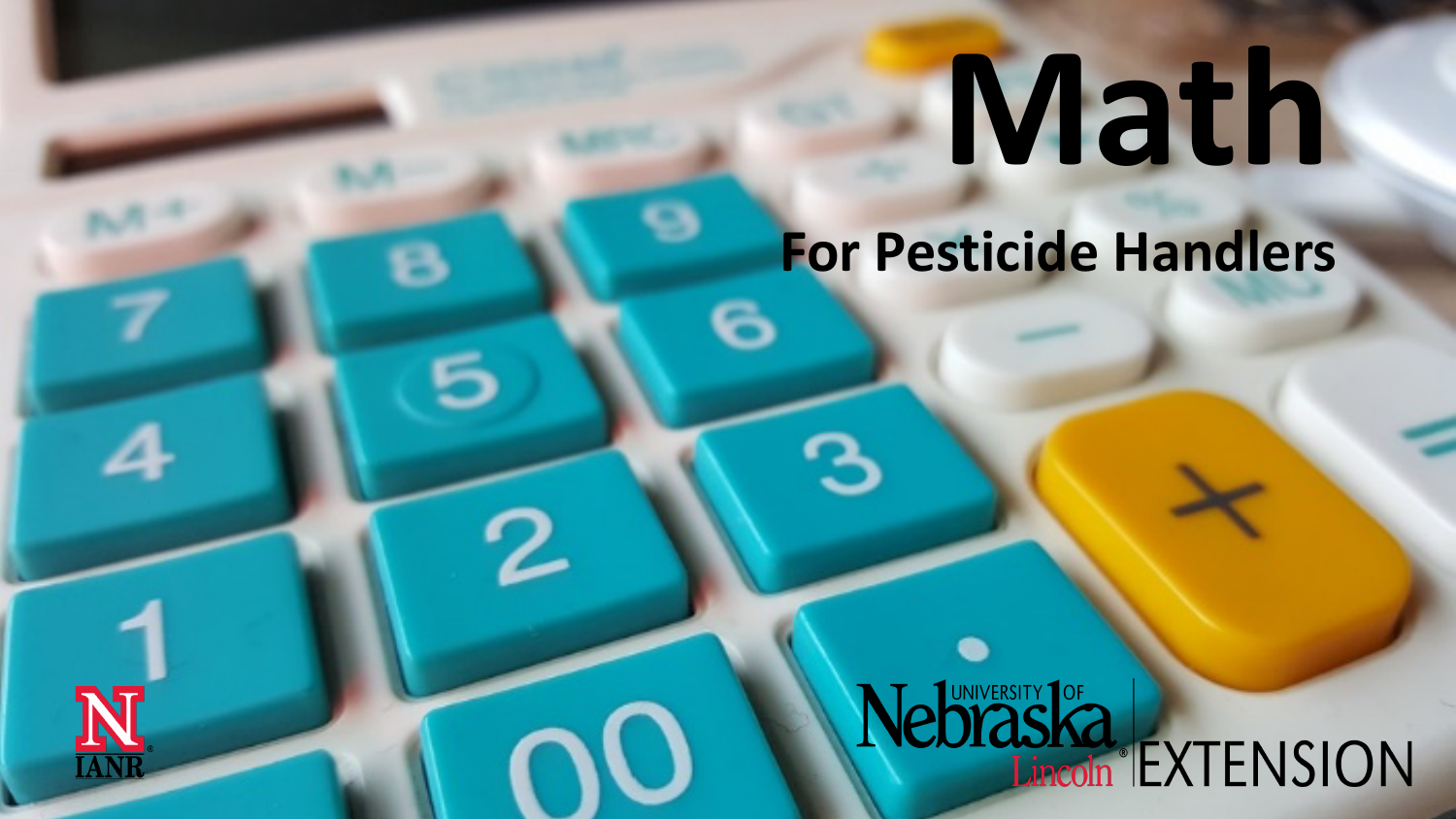### What's Up?

Working with pesticides often involves math, something many people don't really enjoy and try to avoid. This presentation is made up of 15 questions with multiple choice answers. The idea is for you to find out your strengths, and what you could brush up on so that you can handle pesticides safely and effectively.

If you solve a problem correctly (without guessing!), we're going to assume you know what's going on. If you miss a problem, you'll have the opportunity to try again and print a worksheet for more information and practice.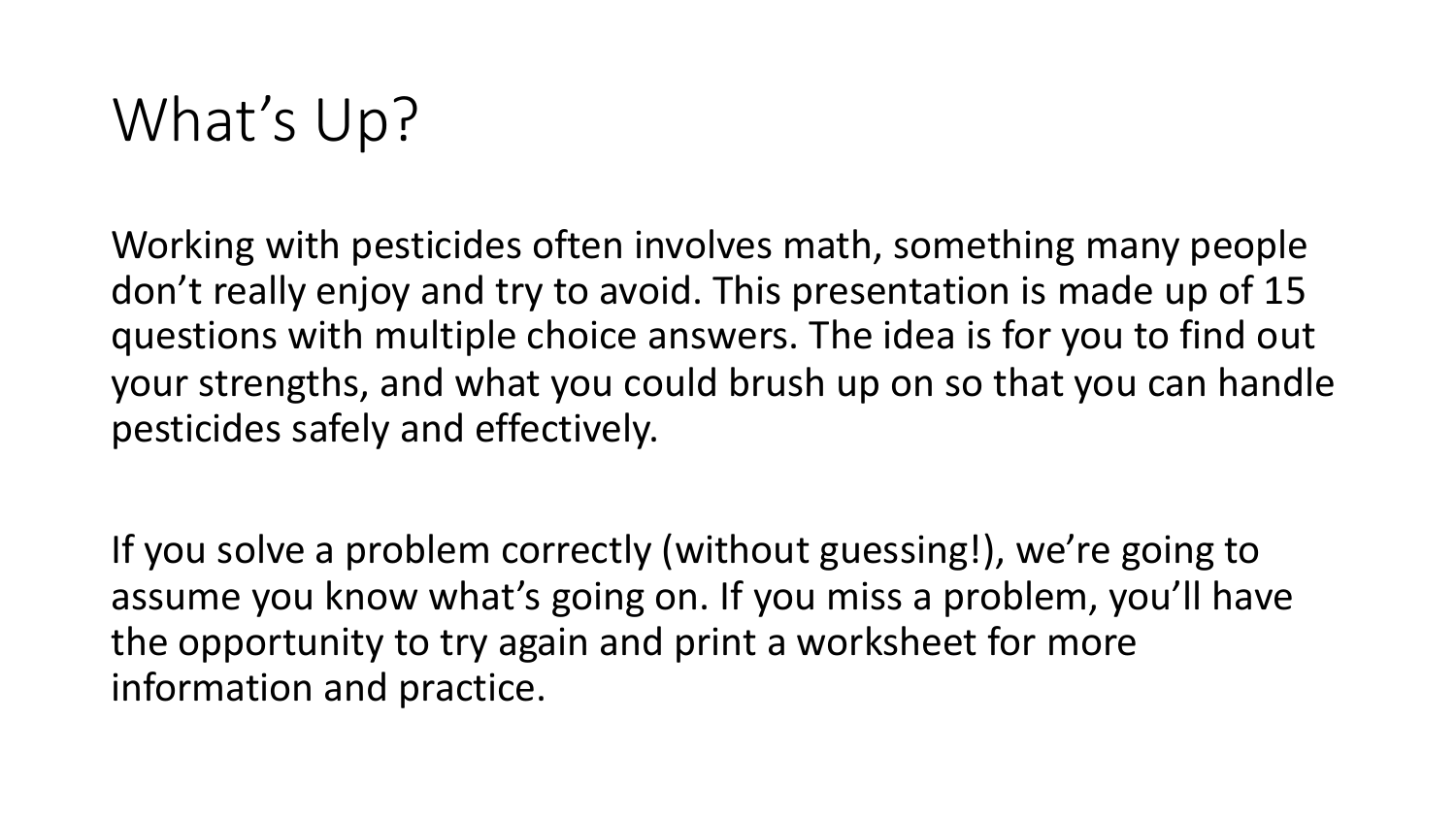### What's Up?

Besides solving problems you'll have when working with pesticides, we'll review some skills, like cross multiplication and unit cancellation. These can help you figure out:

- how much pesticide to apply,
- how to convert acres to 1,000 sq. ft. or sq. ft. to acres, and
- how to determine the size of an area that needs treatment, often without memorizing formulas.

Grab a pencil and paper and let's see what you already know.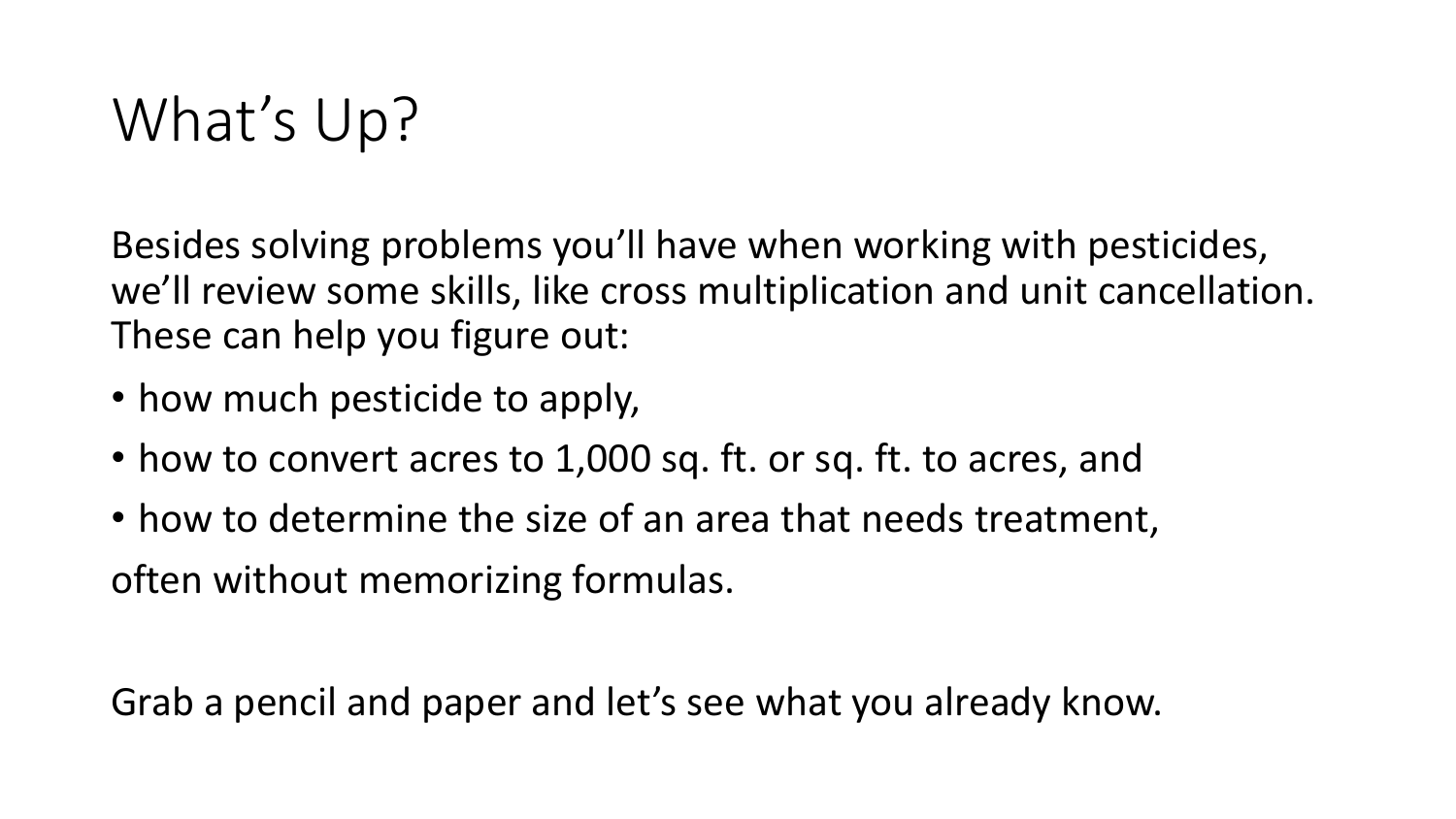### Percentages

1. 0.5% is equal to what decimal? Click on the

- a. 0.5
- b. 0.05
- c. 0.005

*Why do I need to know this?* 

Often, the amount of an adjuvant to use in a pesticid of percentage of the final solution. For example, the say to use it at a 0.5% concentration. To determine t *convert the percentage of concentrate in the final solution* you'll calculate the amount of the adjuvant concent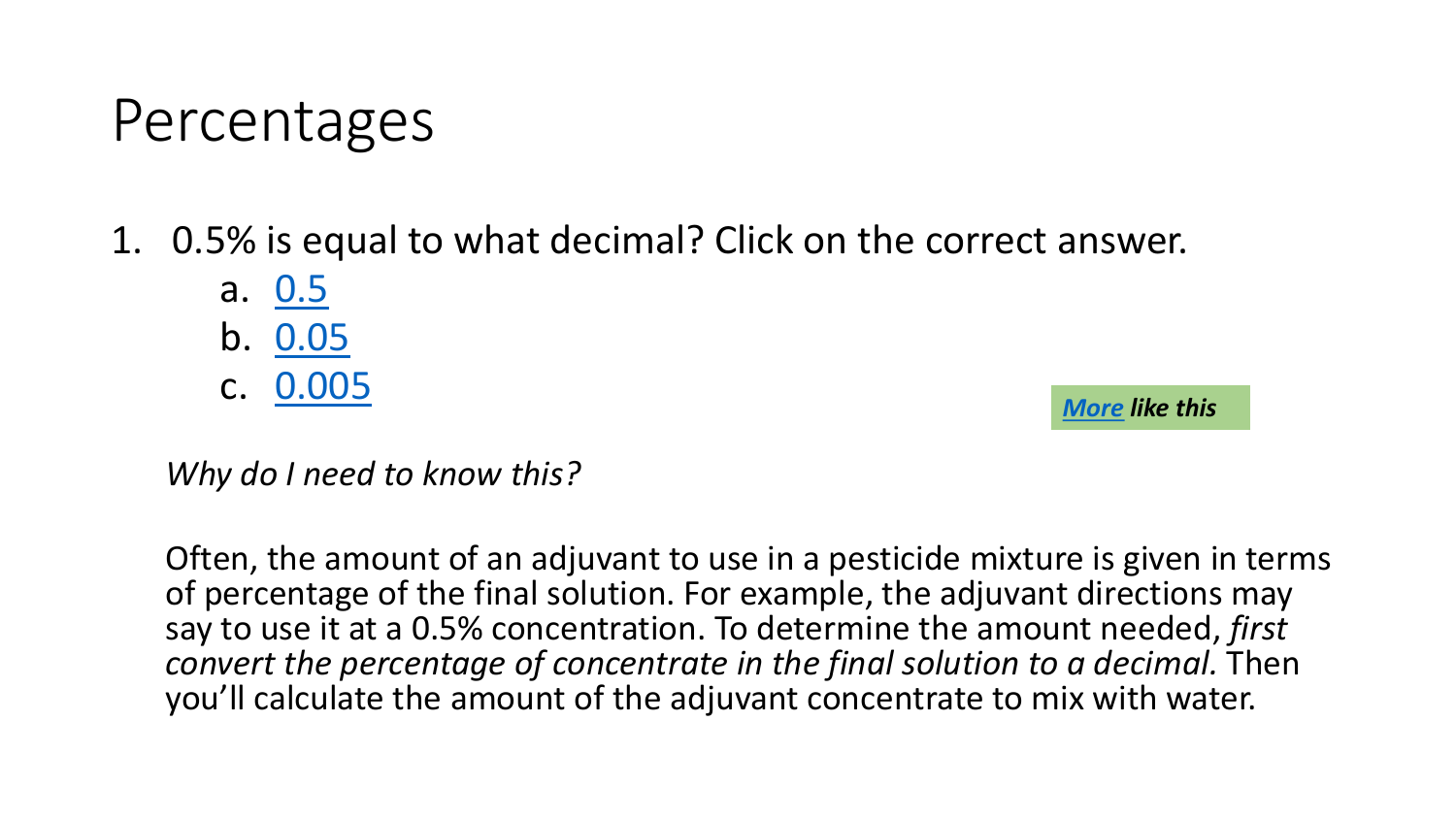### Convert square feet (sq. ft.) to

- 2. A field that is  $1,742,400$  sq. ft. is equal to how n 43,560 sq. ft. = 1 acre
	- a.  $4$
	- b. 10
	- c. 40

#### *More like this*

#### *Why do I need to know this?*

The label may give application rates in sq. ft. while your need treatment, or vise versa. You may have to con or acres to sq. ft. to figure out the correct amount of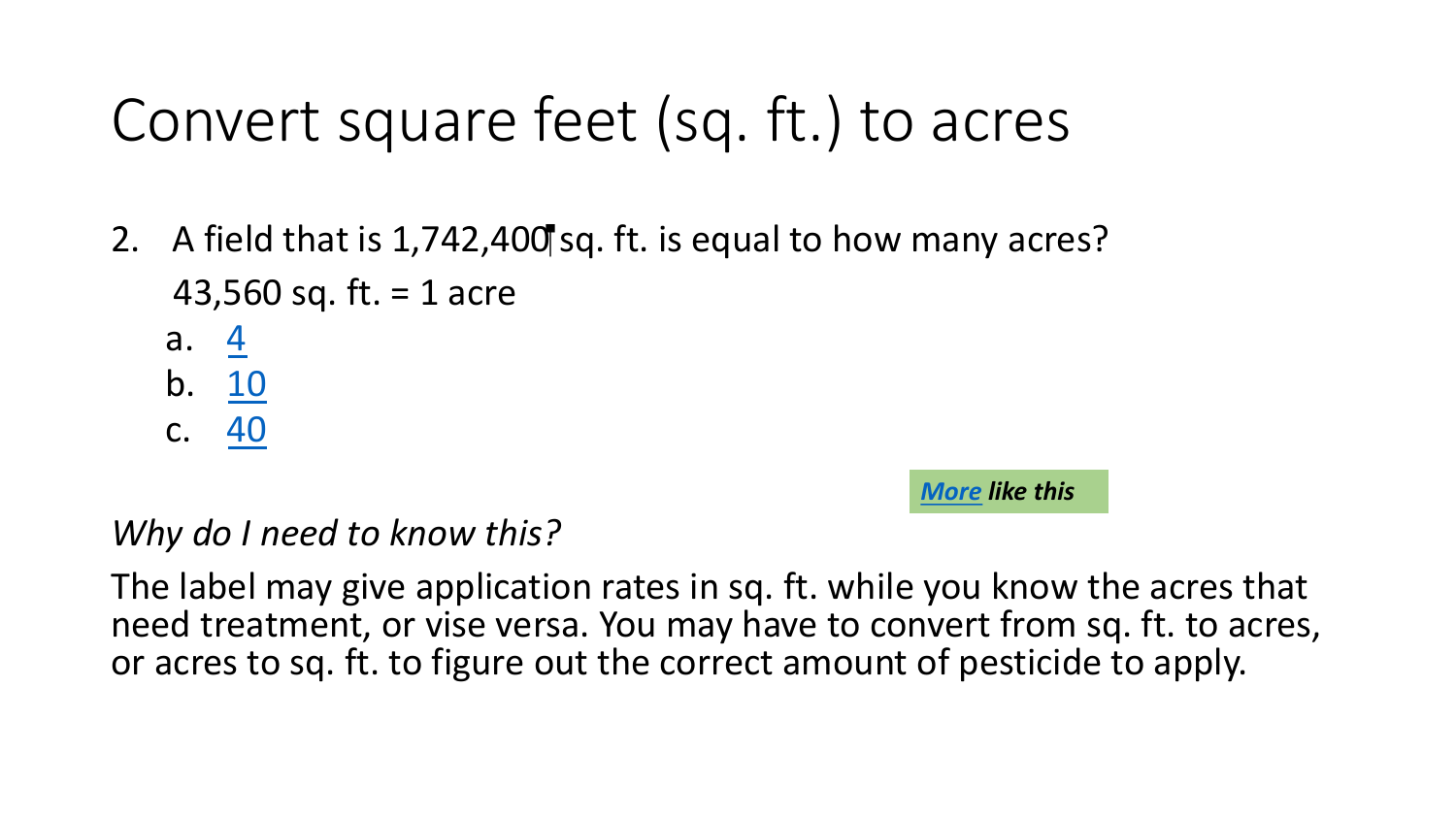# Fi[nd the](#page-19-0) area of a rectangular f

3. You measure a rectangular field and find it to 800 feet wide. How many acres is it? 1 acre =  $43$ 

- a. 1.8
- b. 9.8
- c. 15.1

*More like this*

*Why do I need to know this?* 

You need to know the size of the area to be treated so that you need to know the size of the area to be treated purchase the right amount of pesticides and know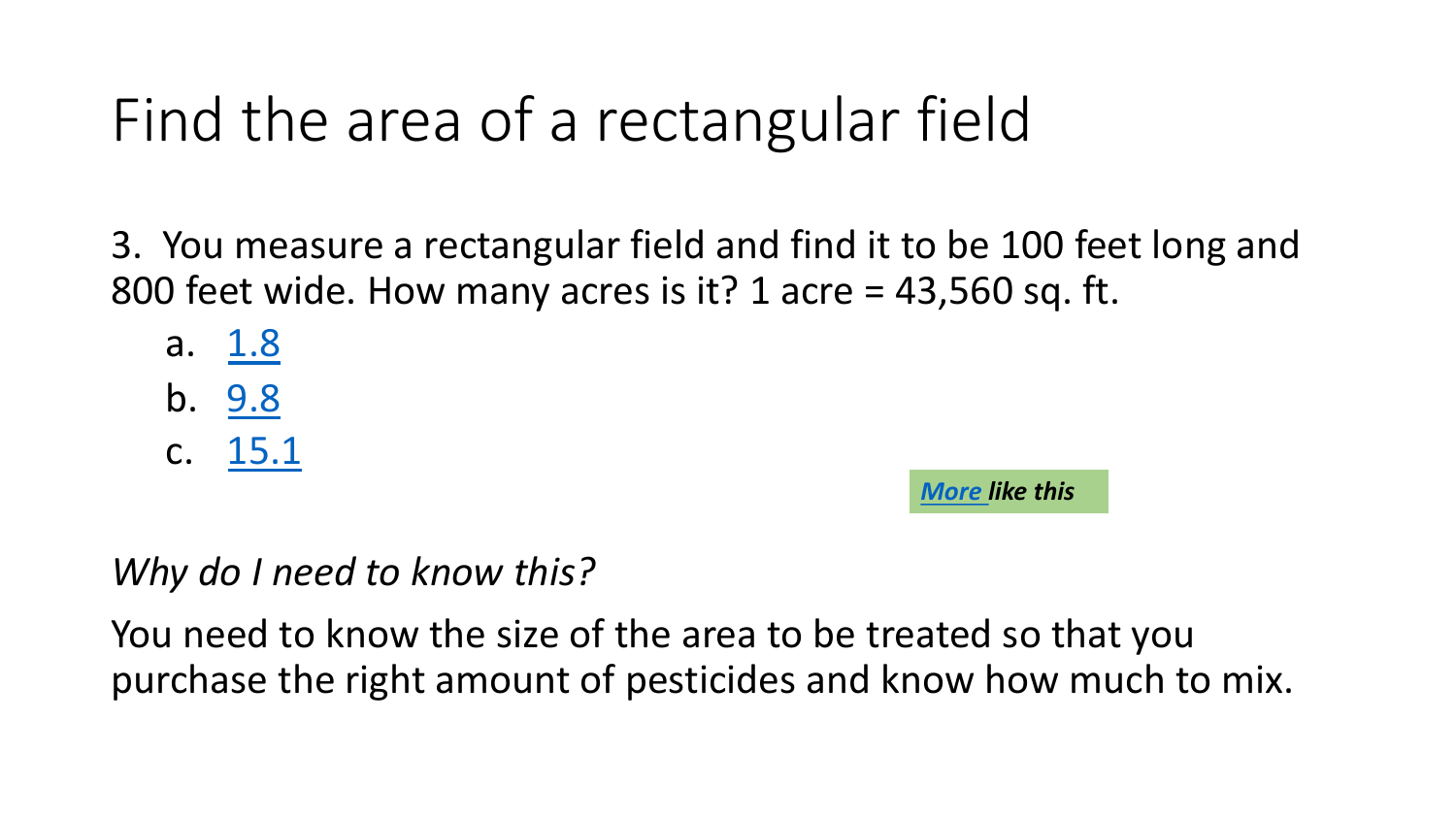## Find the area of a circular field

4. You have a circular field (center pivot and do The diameter of the field is  $1,000$  feet. How marger

- a. <u>10</u>
- b. 18
- c. 78

#### *Why do I need to know this?*

You need to know the size of the area to be treated so that you need to know the size of the area to be treated purchase the right amount of pesticides and know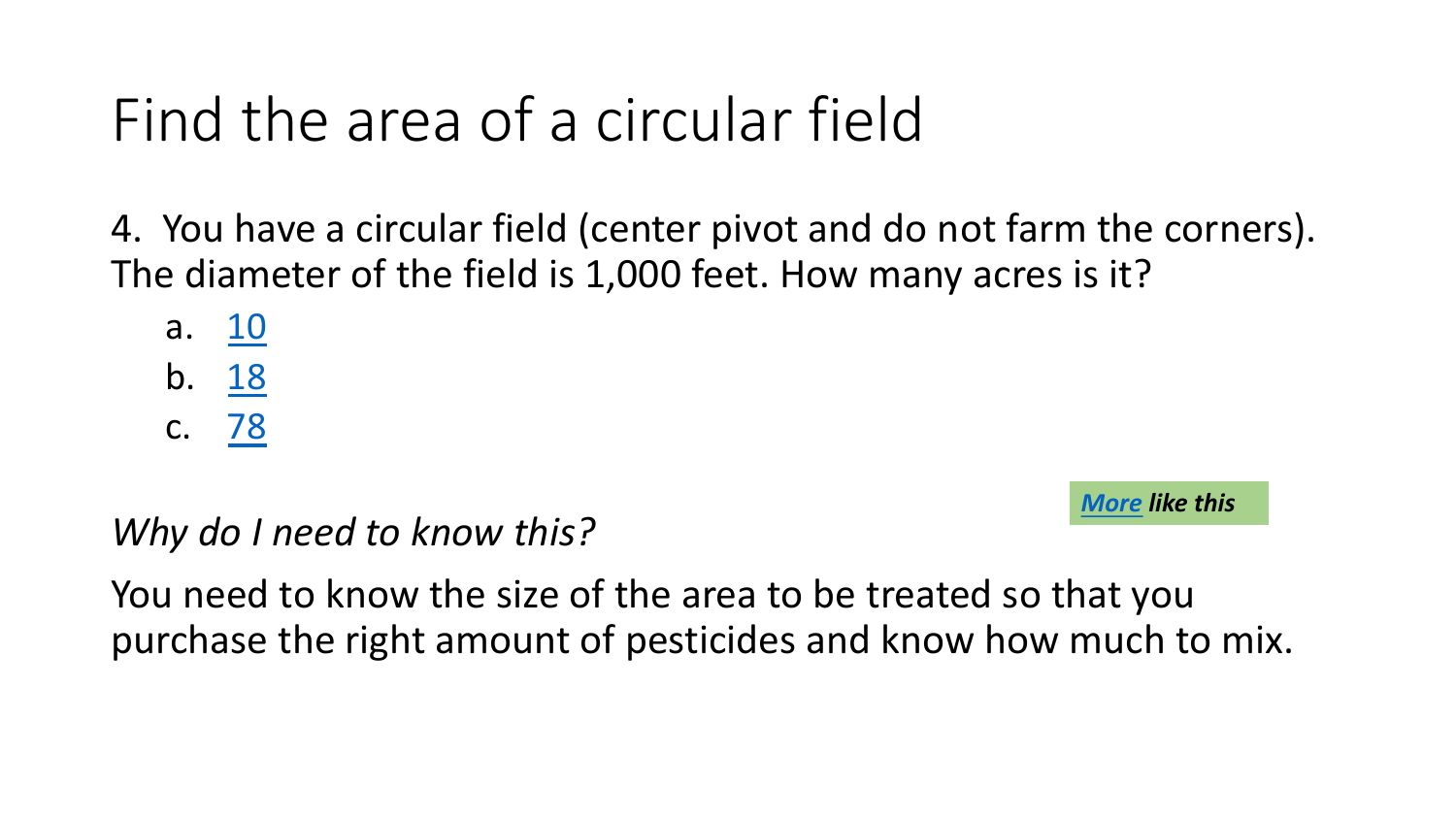# A[rea of an](#page-19-0) irregularly shaped fi

5. The area to be treated is 120 feet long. You m places: 30 ft., 45 ft., 60 ft., 70 ft., 45 ft., and 35  $\cdot$ acres?

- a. 0.13 acres
- b. 0.36 acres
- c. 0.54 acres

*Why do I have to know this?* 

You must know the area of the field or site to be not be a circle, square, or rectangular.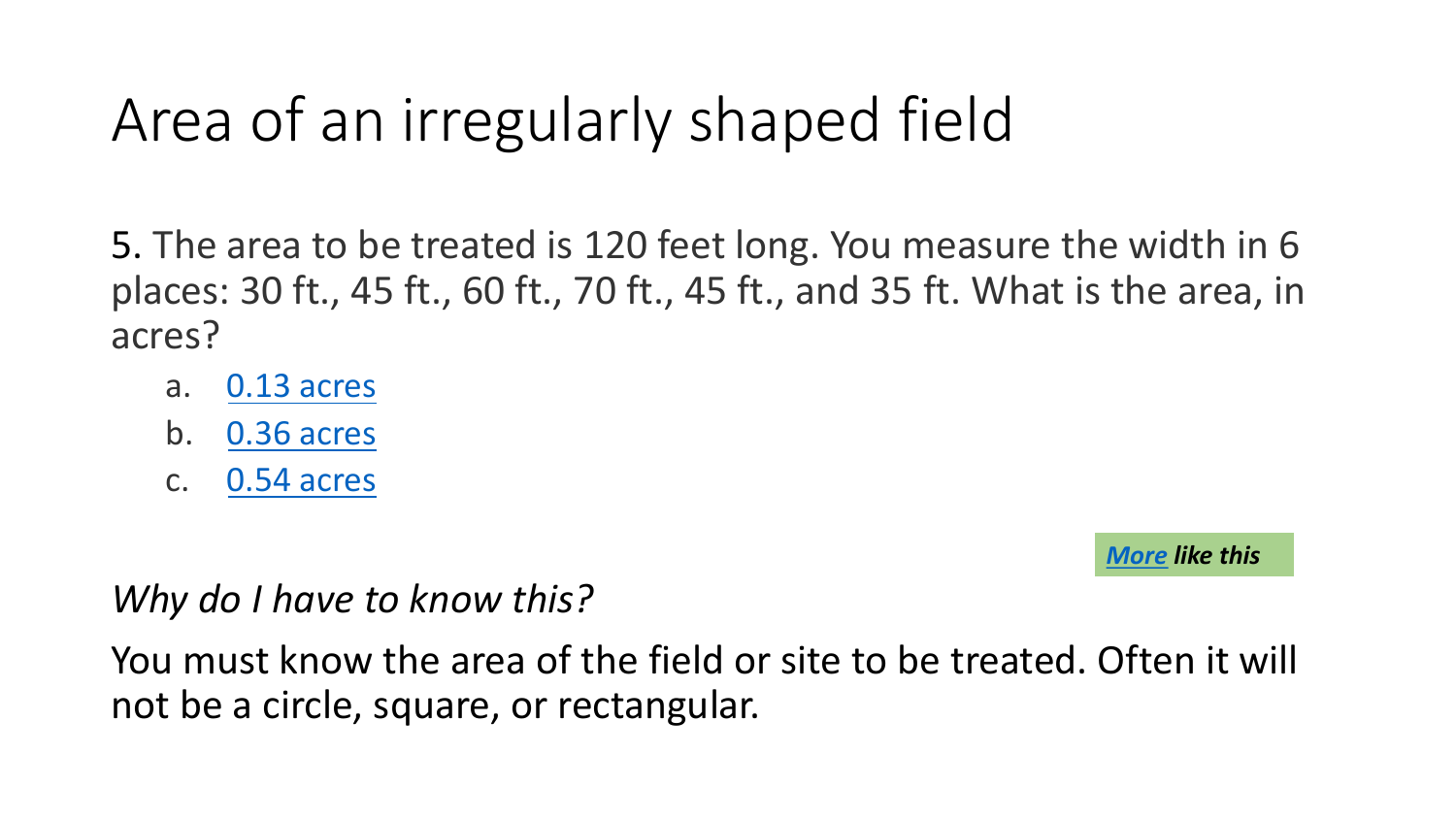### Determine total amount of pro

- 6. The pesticide label says to apply a granule at acre. How much product do you need to treat 5
	- a. 7.5 pounds
	- b. 10 pounds
	- c. 15 pounds

#### *Why do I need to know this?*

This is a common problem when purchasing pest required rate and the size of the area to treat, y much pesticide product you'll need.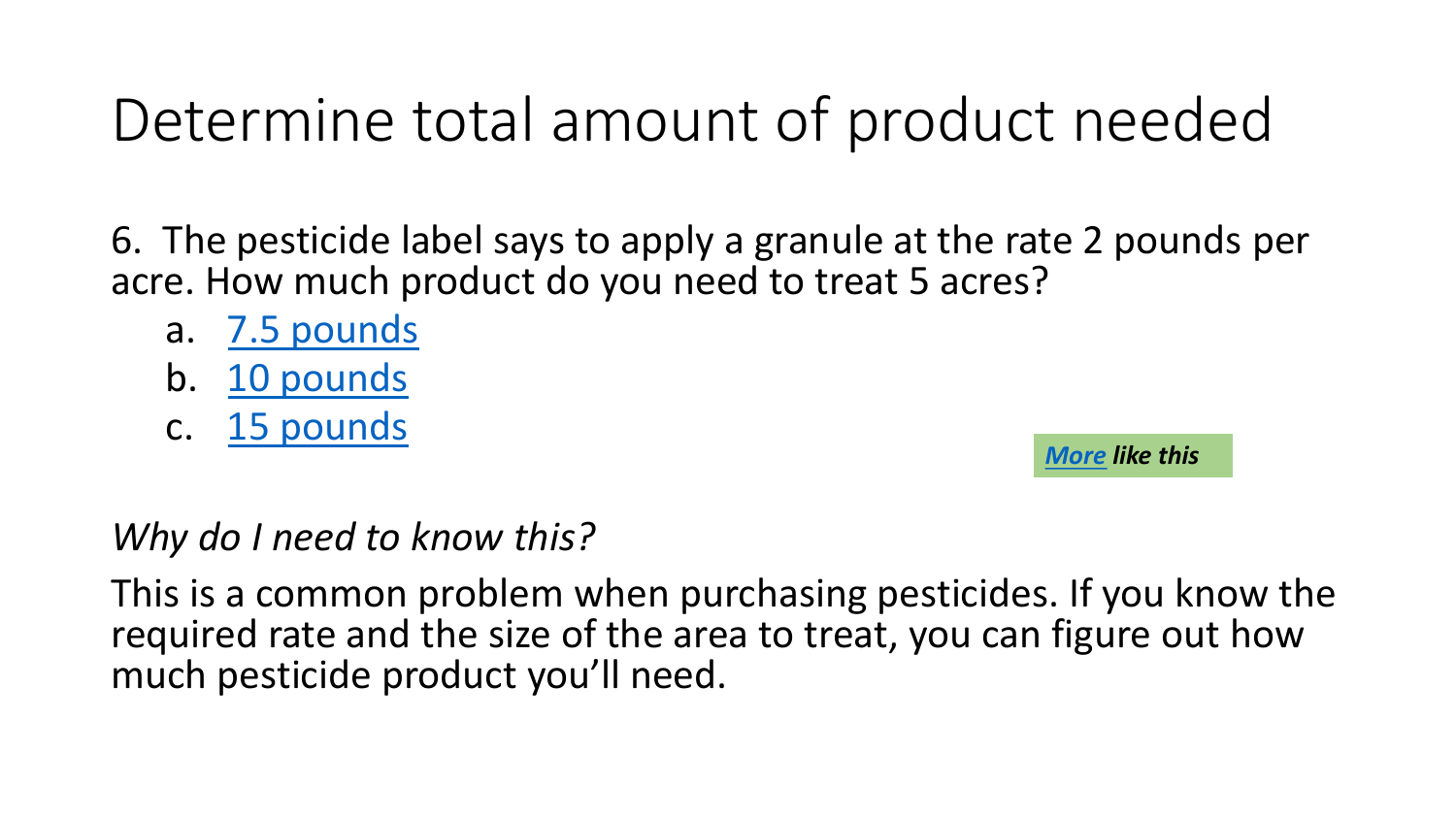### Find amount of active ingredie

7. How many pounds of active ingredient (a.i.) is in a 50-<br>pesticide?

a. 37.5 pounds b. 45 pounds c. 50 pounds

*Why do I need to know this?*

*More like this*

Some pesticide labels give the application rate in amour per acre or per 1,000 sq. ft. You must convert the a.i. to product needed. For dry formulations such as wettable dusts, the amount of a.i. is expressed as a percentage of that the a.i. is 75% of the product.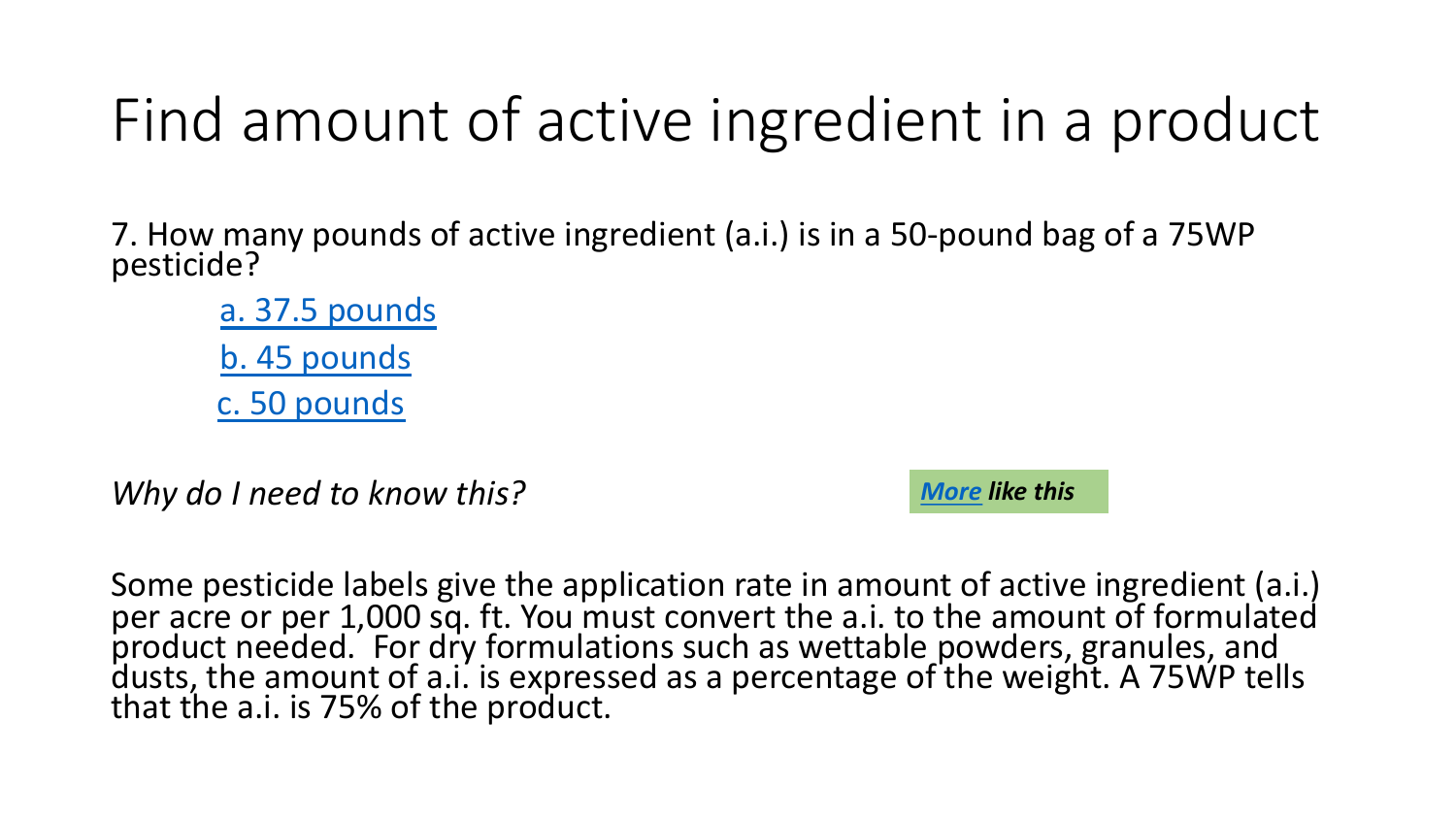### Convert miles [pe](https://pested.unl.edu/documents/Calibration/08_Convert_Miles_per_Hour_to_Feet_per_Second.pdf)r hour to feet

8. Convert 2 miles per hour to feet per second.

a. 0.4 ft per second

b. 1.3 ft per second

c. 2.9 ft per second

#### *Why do I have to know this?*

When calibrating equipment, you may have to know addition, understanding how to do conversions like many calculations without having to memorize forn

*More like this*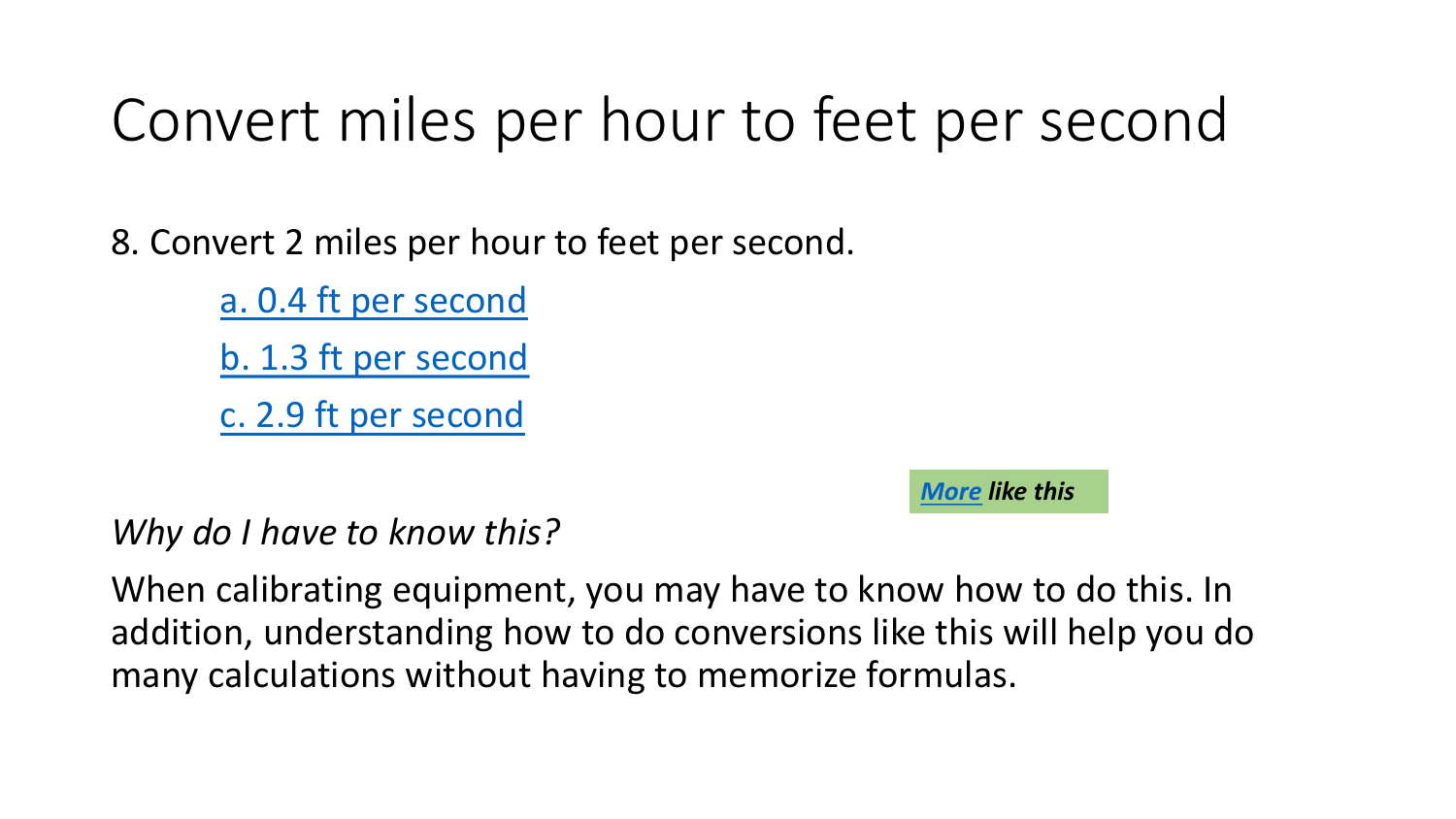### Determine amount of granular [pro](https://pested.unl.edu/documents/Calibration/09_Determine_Amount_of_Granular_Product_Needed.pdf)duct

9. The label says to apply a fungicide at a rate of How much do you need to treat 40 acres?

> a. 20 pounds b. 50 pounds

c. 80 pounds

*More like this*

*Why do I need to know this?*

When applying pesticides, one of the most comn have is to figure out how much pesticide needed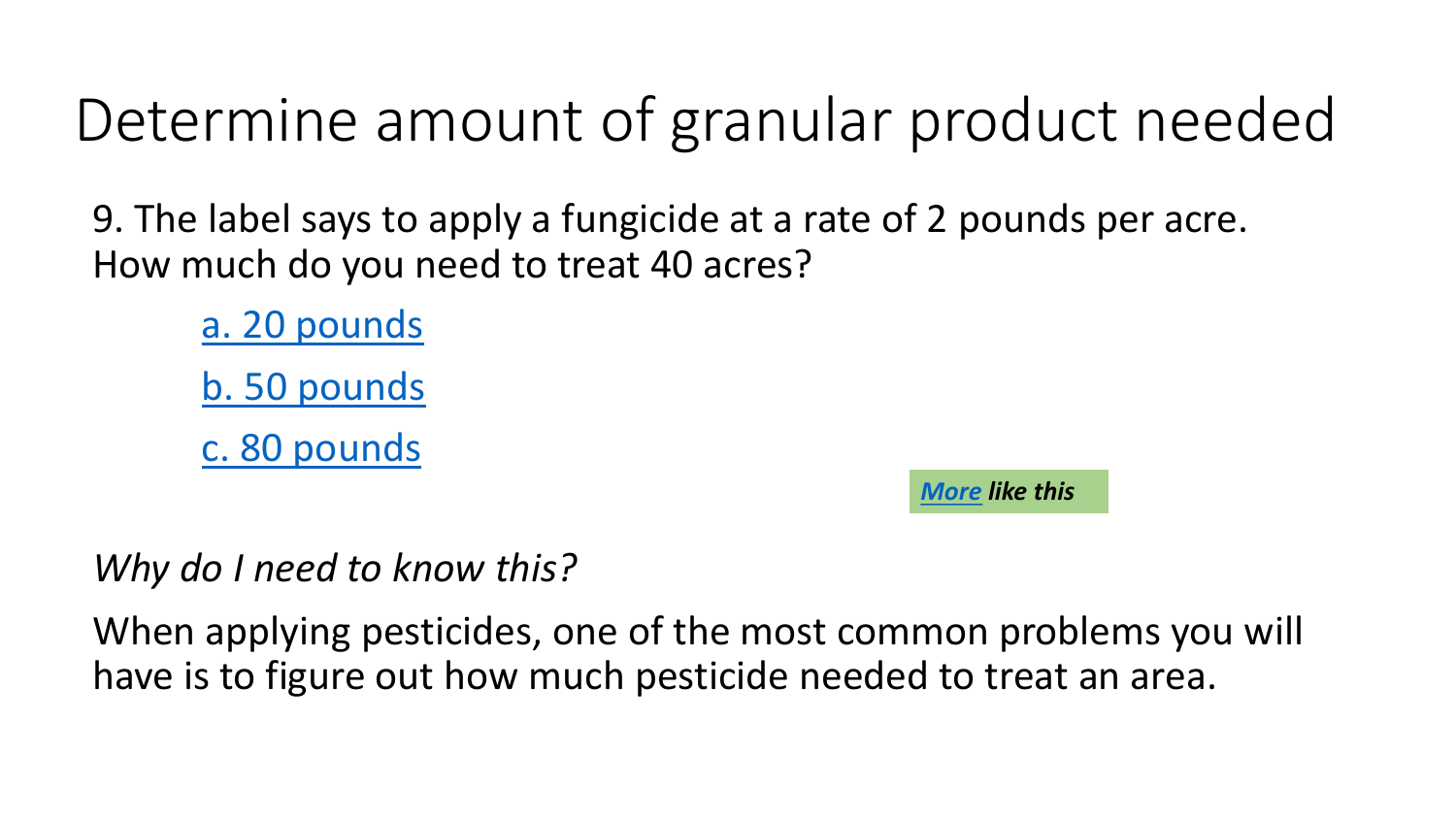## Determine amount of liquid p[rod](https://pested.unl.edu/documents/Calibration/10_Determine_Amount_of_Liquid_Product_Needed.pdf)uct and the amount of liquid products

10. The label says to apply a fungicide at a rate acre. How many gallons do you need to treat 45

a. 3.5 gallons

b. 25 gallons

c. 45 gallons

#### *More like this*

#### *Why do I need to know this?*

When applying pesticides, one of the most common have is to figure out how much pesticide neede rate may be given in fluid ounces, and your pure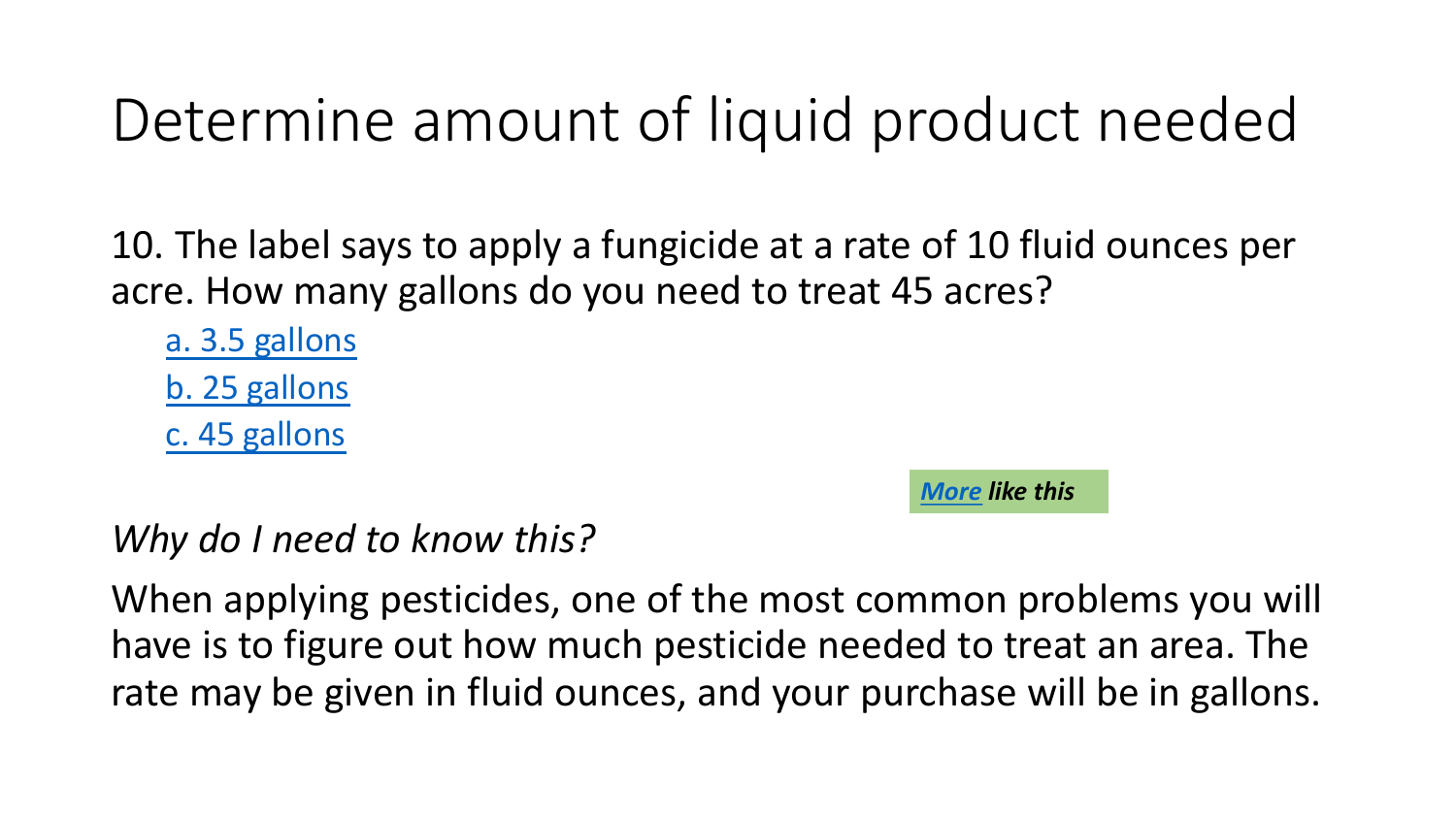### Determine amounts of water & per

11. You are going to apply an herbicide to a 20-a ground sprayer that has been calibrated to appl How many gallons of water and how many gallo should you mix if the herbicide rate is 44 fluid o spray volume must be at least 15 gallons per act

a. 2.125 gallons of herbicide and 400.125 gallon

b. 4.875 gallons of herbicide and 395.125 gallor

c. 6.875 gallons of herbicide and 393.125 gallon

*Why do I have to know this?* 

This is a common problem when mixing pesticide.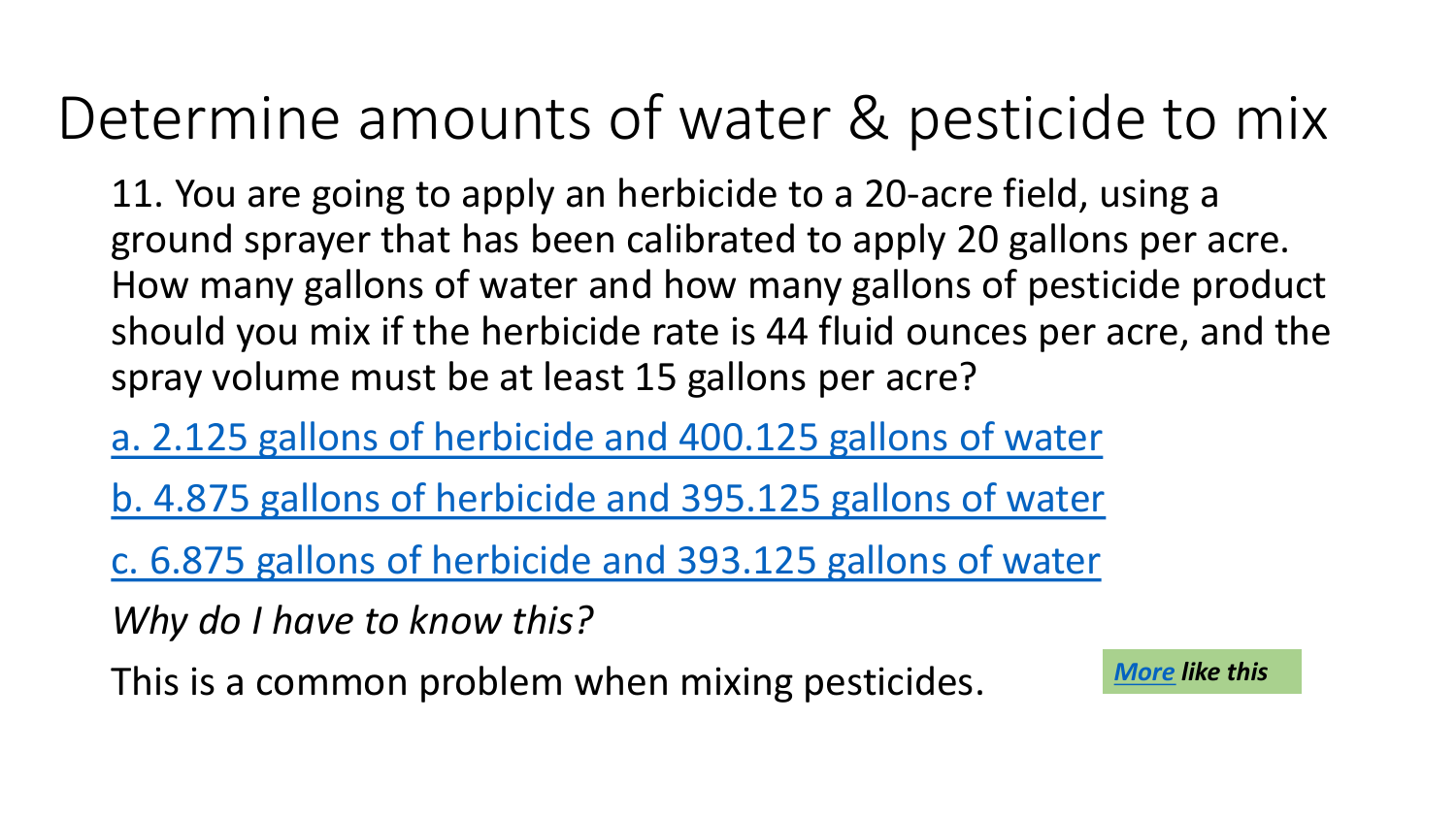## [Determi](#page-19-0)ne amount of pesticide

12. Your 300-gallon sprayer has been calibrated pesticide label says to apply 32 fluid ounces of p broadcast application. How many gallons of pes the tank to spray 20 acres? 1 gallon = 128 fluid  $\alpha$ 

a. 5 gallons

b. 10 gallons

c. 15 gallons

*Why do I have to know this?* 

This is a common problem when mixing pesticid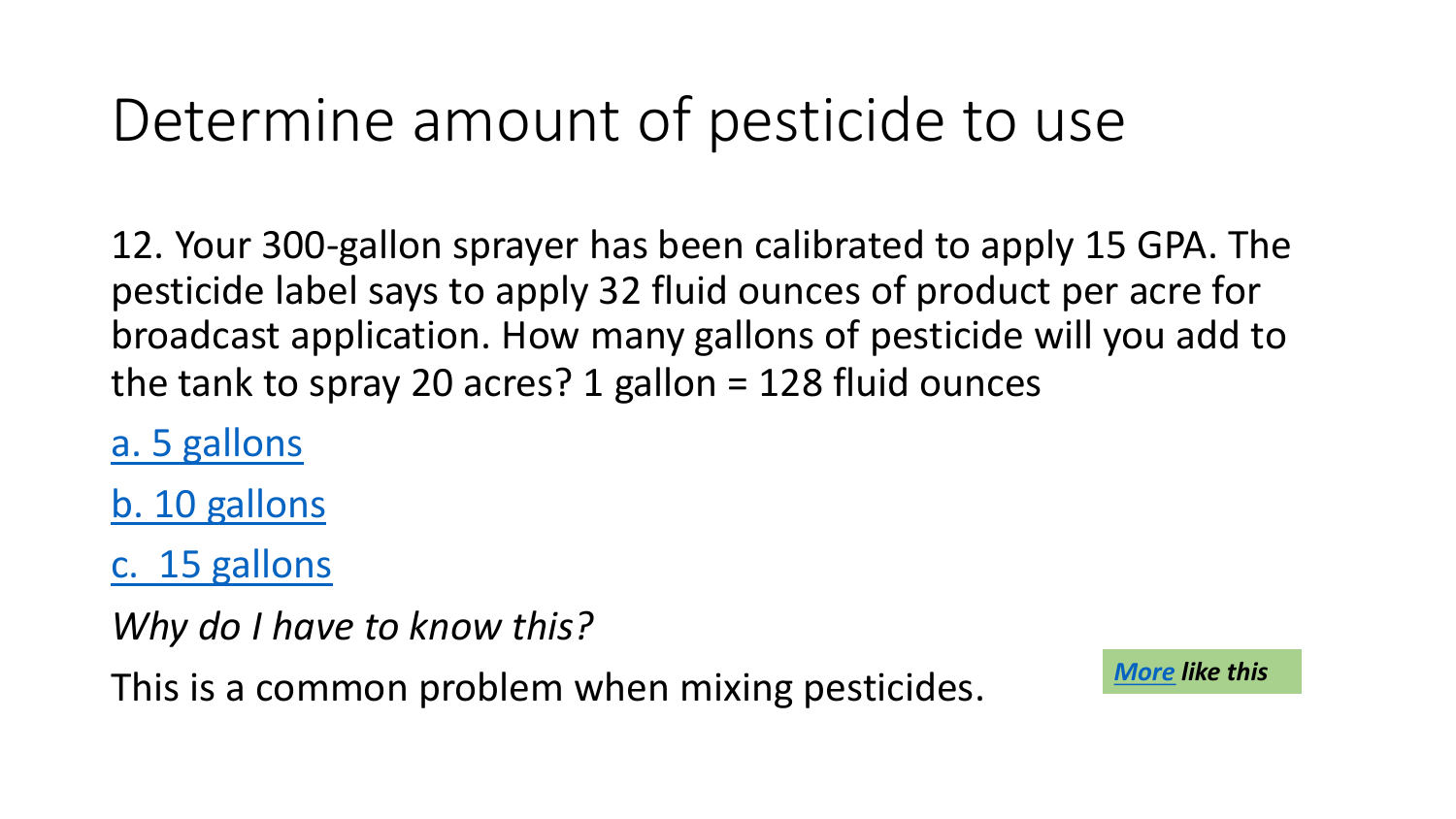### Mix [a wetta](#page-19-0)ble powder pesticident

13. The pesticide label says to use 2 pounds of pest water. You want to fill a 300-gallon tank. How much

a. 3 pounds

b. 6 pounds

c. 9 pounds

*Why should I know how to do this?* 

In mixing a finished spray, you must add the correct the carrier (usually water). Too little may result in a resistance. Too much may injure the treated surface or be a waste of money and pesticides.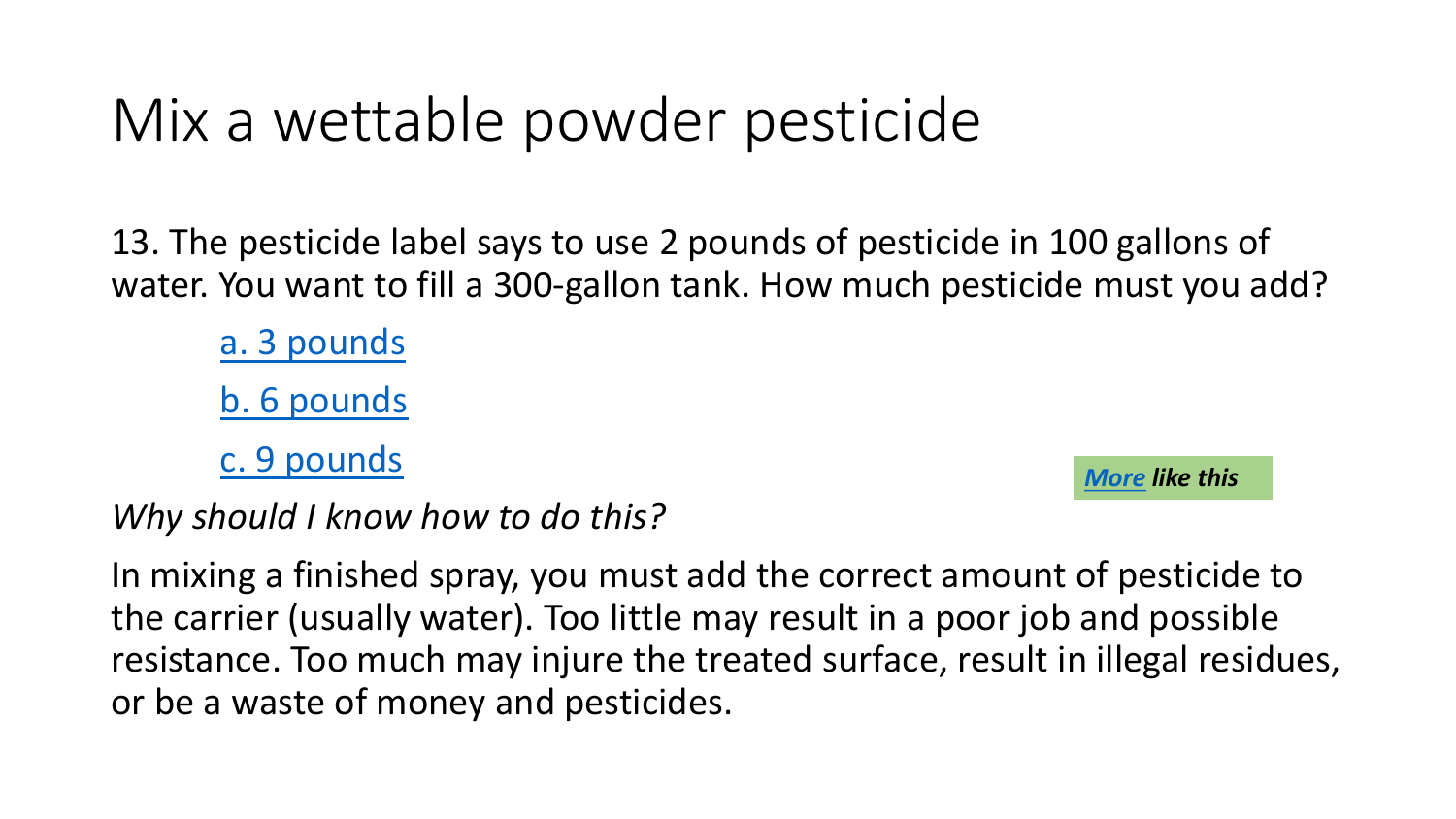### Mix a liquid pesticide

14. The pesticide label says to use 3 pints of emulsit pesticide in 100 gallons of water. You want to fill a 3 much pesticide must you add?

a. 3 pints b. 6 pints c. 9 pints

#### *Why should I know how to do this?*

In mixing a finished spray, you must add the correct the carrier (usually water). Too little may result in a resistance. Too much may injure the treated surface or be a waste of money and pesticides.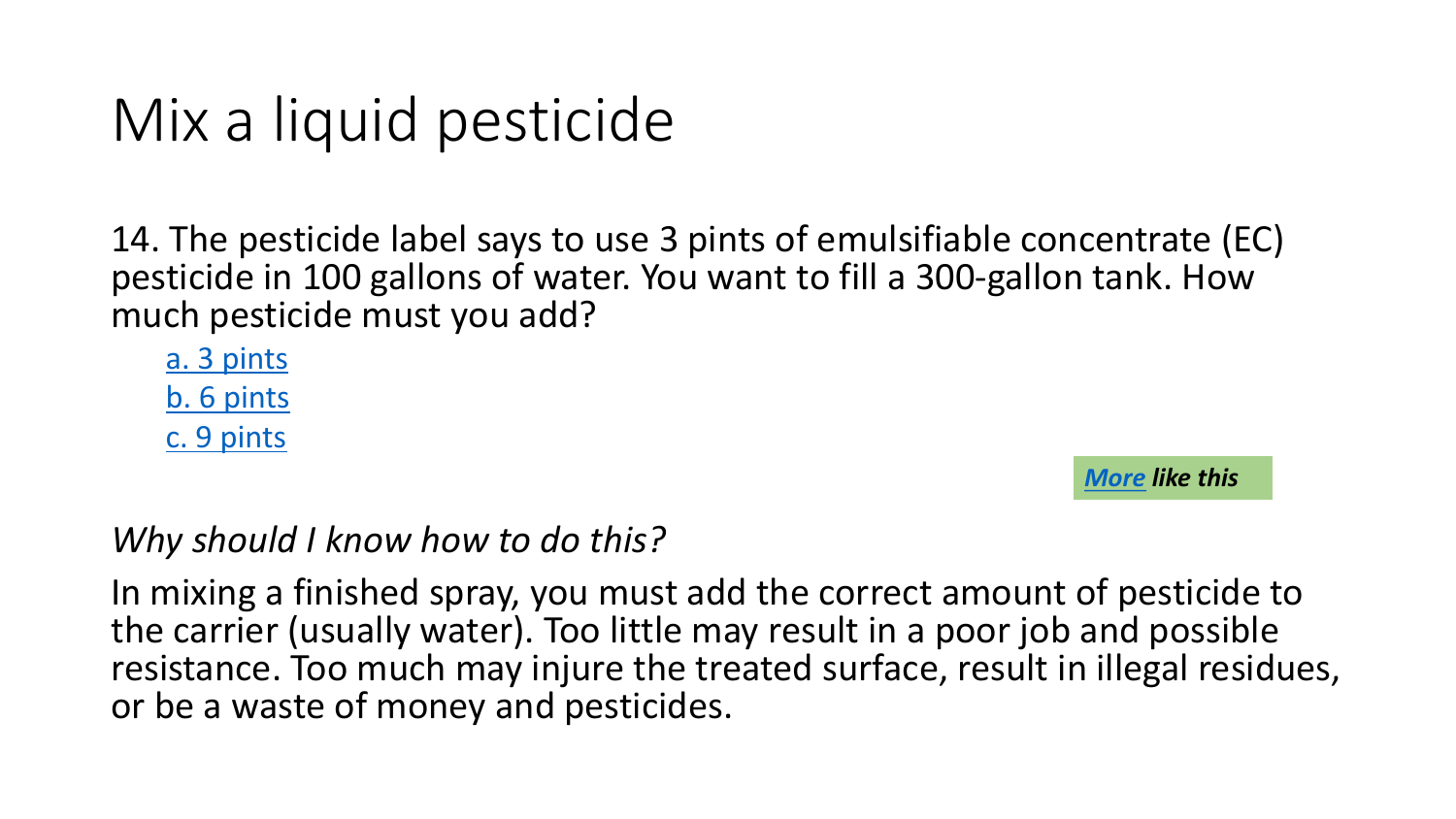## [Using fo](#page-19-0)rmulas

15. What is the output in gallons per minute (gpm) per acre (gpa) at a speed of 8 miles per hour (mph) inches between nozzles.

Use the formula  $GPM = GPA X MPH X Width (inche)$ 5,940

- a. 0.32 gpm
- b. 0.5 gpm
- c. 1.32 gpm

*Why should I know how to do this?* 

Some people prefer to use formulas, such as this or calibrating equipment.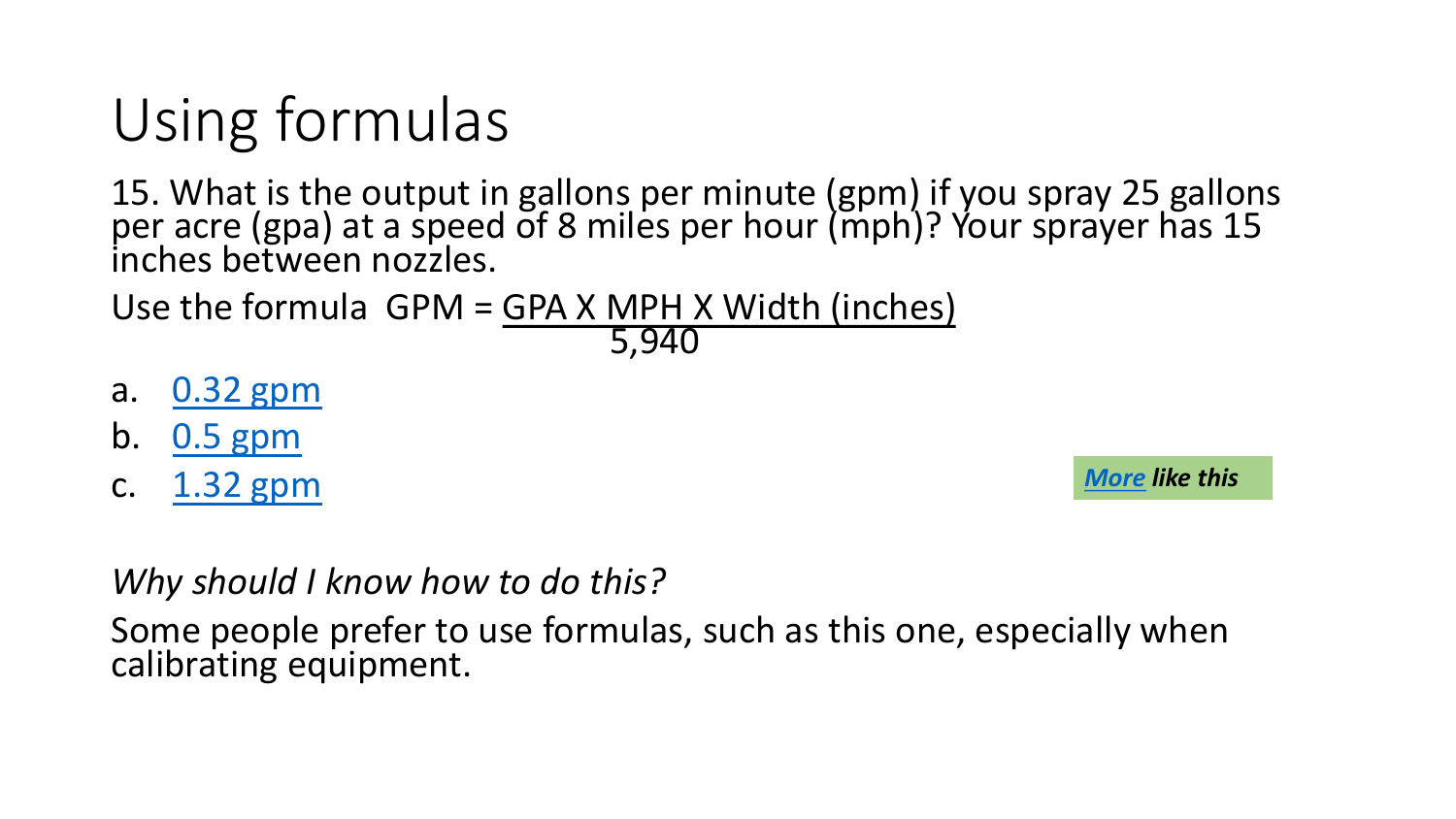### <span id="page-18-0"></span>Correct!

Unless you just took a lucky guess, you know how to do this!

*Return to problems*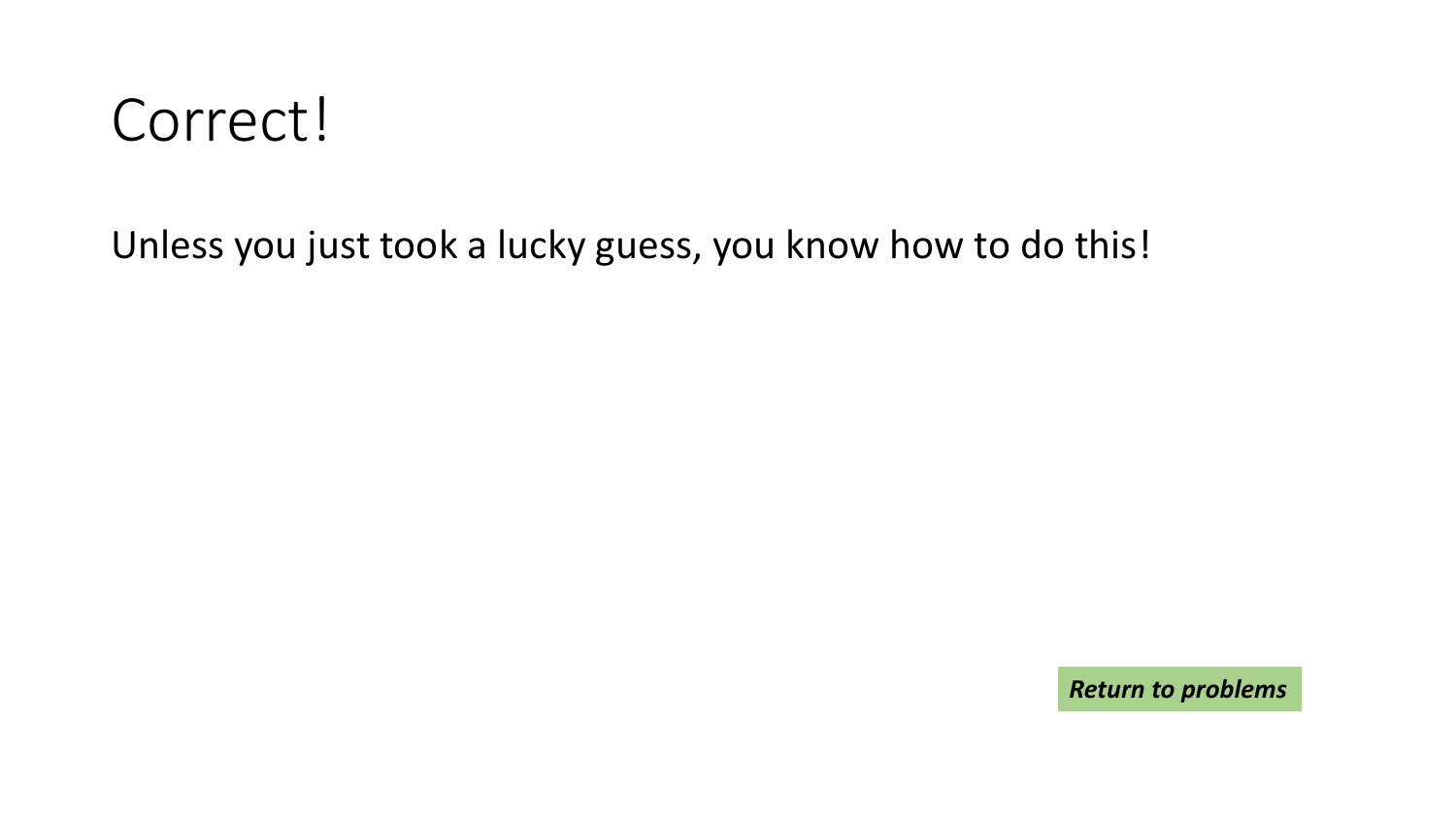<span id="page-19-0"></span>Try again to see if you can figure out the correct answer.

If you want more practice with this type of problem, click on *Return to problems* (below). On the problem page, click on *More like this* in the right hand corner.

*Return to problems*